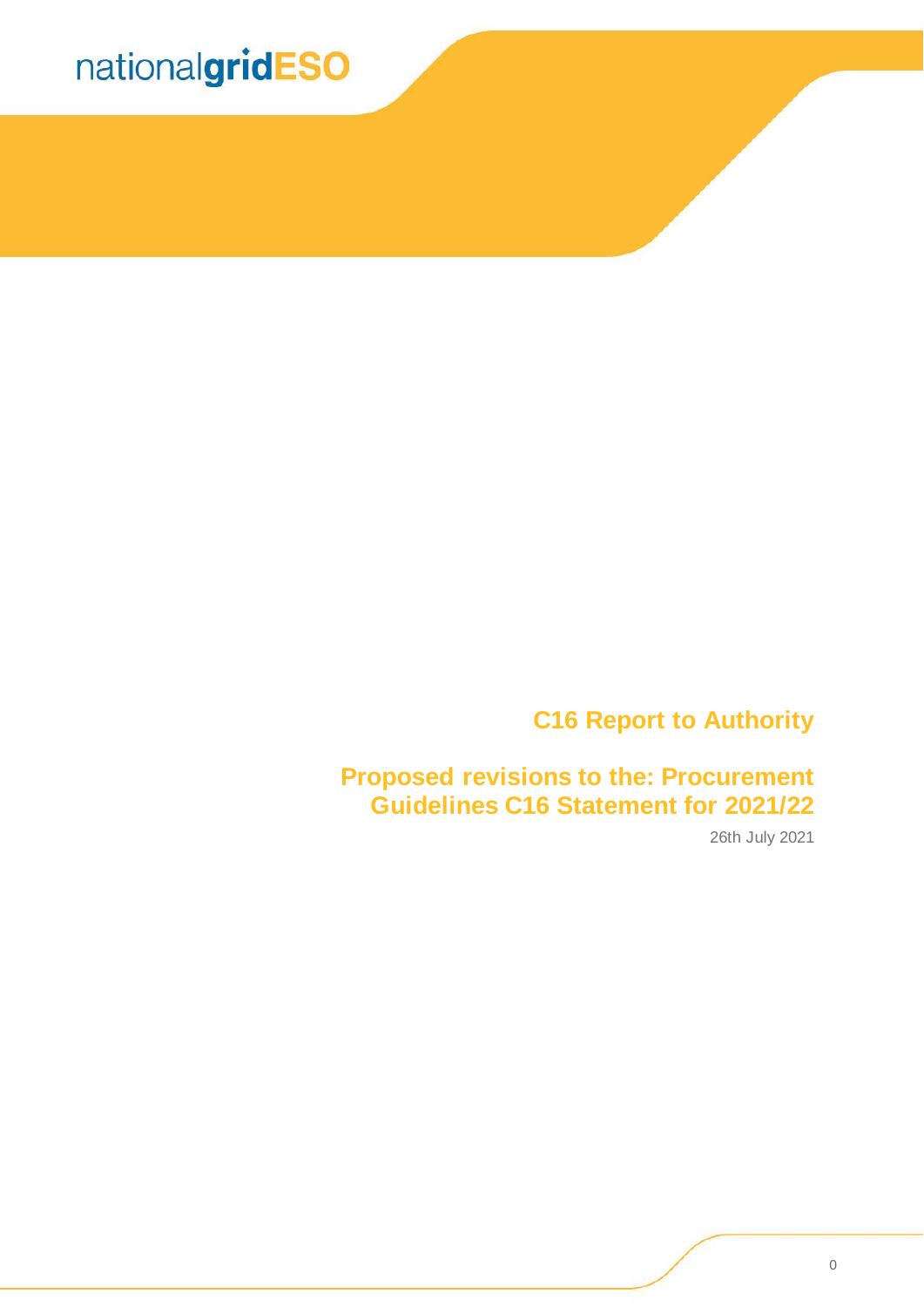### **Contents**

| <b>Executive Summary</b>  | 2 |
|---------------------------|---|
| <b>Background</b>         | 3 |
| <b>Proposed Changes</b>   | 3 |
| <b>The Consultation</b>   | 4 |
| <b>The Questions</b>      | 4 |
| Responses to Consultation | 4 |
| <b>Next Steps</b>         | 9 |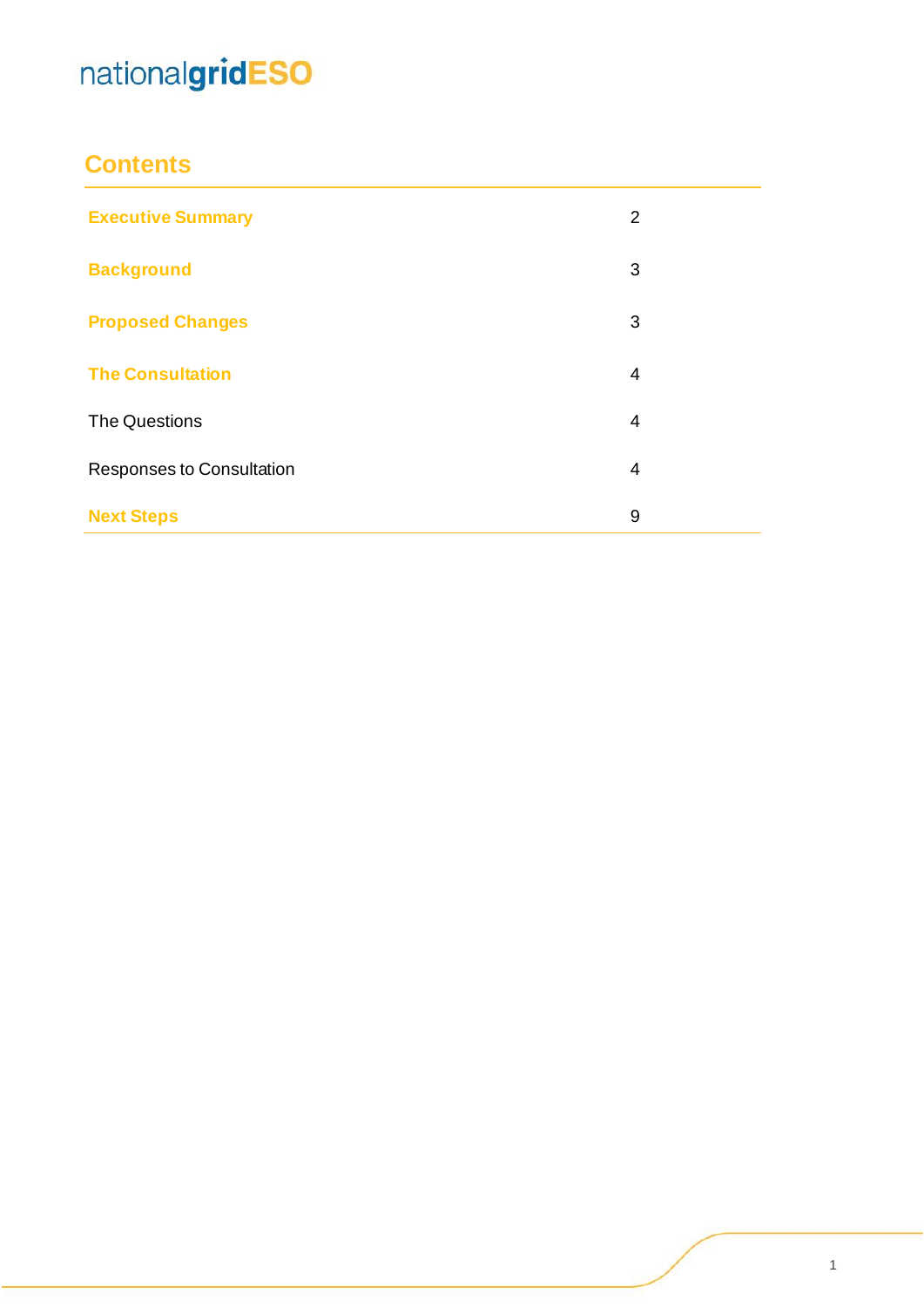### **Executive Summary**

This Report has been produced under Condition C16 of the Transmission Licence to undertake a further review of National Grid Electricity System Operator's (NGESO) Procurement Guidelines C16 Statement.

In accordance with Standard Condition C16 of its Electricity Transmission Licence, the annual review of all licence statements has concluded and approval of NGESO's annual report has been received from the Authority (Ofgem). All approved changes to the C16 Statements changes were effective from 1st April 2021.

NGESO has launched a consultation seeking views from across industry on the commercial compensation methodology for interconnector capacity management. The commercial compensation methodology has been developed in collaboration with GB interconnectors. The commercial compensation methodology is independent of the capacity calculation process and seeks to ensure the correct commercial arrangements for interconnectors when NGESO limits capacity to ensure system security.

#### **Expected Dates:**

**Consultation Release:**  21st June 2021

**Consultation Deadline:** 19 th July 2021

**Documents sent to Ofgem:** 26<sup>th</sup> July 2021

**Ofgem Veto/Direction**: on/before 23rd August 2021

**Revised C16 Statement go live:** 30<sup>th</sup> August 2021

To best facilitate this, and to provide transparency to the market, NGESO have ran a further consultation to ensure market participants are aware of the new proposed change and have an opportunity to provide feedback. This consultation provides an opportunity for any further industry views on the proposed changes.

We have updated the Procurement Guidelines C16 Statement to give effect to this. The changes to the Statement are detailed in the Proposed Changes section of this consultation and will be effective by 30th August 2021 unless vetoed by the Authority.

Responses were requested to be provided by the close of play on the 19<sup>th</sup> July 2021. Followed by NGESO preparation of this Report to the Authority by the 26th July 2021. NGESO invite the Authority to review this Report for approval, or veto, on/before 23rd August 2021. If the Authority chooses to exercise their powers of veto for these proposed changes to the C16 statements, the existing versions will remain in place. Alternatively, the proposed changes will become effective from 30th August 2021.

The current versions of the C16 statements, this consultation, industry responses and the consultation report will all be published at the link below:

<https://www.nationalgrideso.com/balancing-services/c16-statements-and-consultations>

If you have any questions about this document, please contact:

Nicky White Markets, National Grid Electricity System Operator

Tel: +44 (0) 7768537317 Email[: balancingservices@nationalgrideso.com](mailto:balancingservices@nationalgrideso.com)



Jon Wisdom

Commercial Codes Manager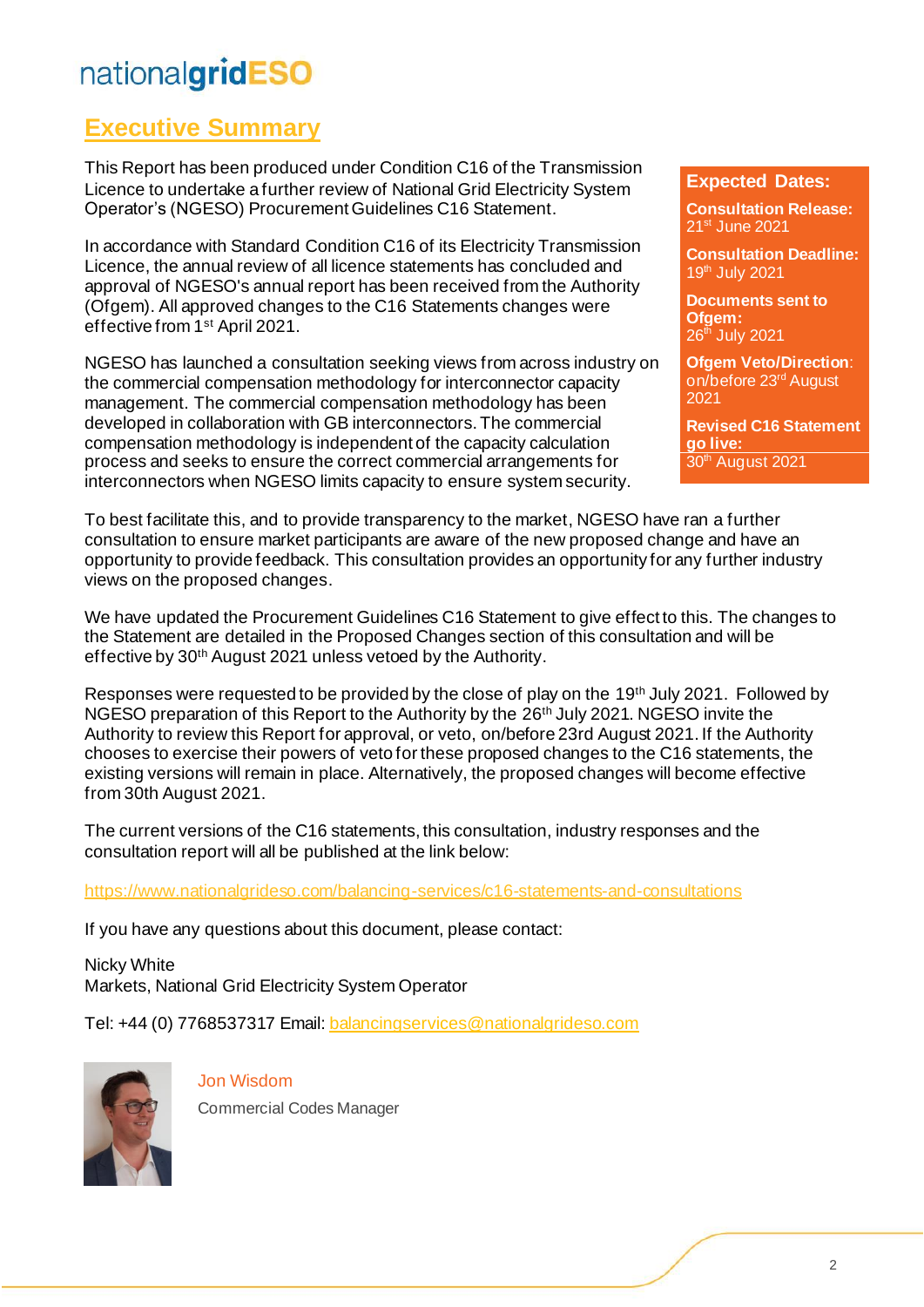## **Background**

In accordance with Standard Condition 16 (C16) of its Transmission Licence, NGESO has concluded its annual review of all licence statements, the updated statements have been approved by the Authority (Ofgem) and are effective 1st April 2021. This consultation is an additional consultation to the annual process and is due to further changes being made to the Procurement Guidelines C16 Statement after the annual industry consultation had closed.

Earlier this year NGESO ran a consultation (the Net Transfer Capacity (NTC) Commercial Compensation Methodology consultation) seeking views on our proposed methodology for NTC. NTC is a tool for managing interconnector capacity restriction which covers intraday and day ahead timescales for both allocated and unallocated capacity. The NTC Commercial Compensation Methodology consultation closed on 2<sup>nd</sup> June 2021. Please see an updated version of the document using the link below:

<https://www.nationalgrideso.com/document/203726/download>

NGESO are preparing to publish responses to the consultation. Please review at the link below:

https://www.nationalgrideso.com/industry-information/codes/european-network-codes/other-encdocuments

An associated C28 derogation request was made to the Authority (Ofgem) on 18<sup>th</sup> June 2021. Standard License Condition C28 obligates Transmission System Operators (TSOs) to procure nonfrequency ancillary services using market-based procedures. NTC payments are not market based and therefore require a derogation to be approved.

Timelines for the C28 derogation and Procurement Guidelines C16 Statement consultations have been aligned to ensure that the Authority (Ofgem) can review concurrently.

## **Proposed Changes**

Additional principles have been included within Procurement Guidelines C16 Statement under Part B 'General Principles', section 3 'Taking Actions Outside the Balancing Mechanism'.

We previously proposed to also list the service under Part C 'Balancing Services Required', section 1, 'Types of Balancing Services' as a 'Commercial Ancillary Service' within the 'Thermal Constraints' group. A stakeholder raised concerns that that this may create confusion of the primary driver behind the need to manage interconnector flows. As the primary driver is to help manage system issues such as stability or import/export constraints as stated within Part B of the Procurement Guidelines we agree with this view and have decided to remove this change within Part C of the Procurement Guidelines.

The details of these changes can be found within the 'Procurement Guidelines Statement track changed for consultation' document and 'Procurement Guidelines Statement track changed for Report to Authority July 2021'. Both documents can be found at the link below.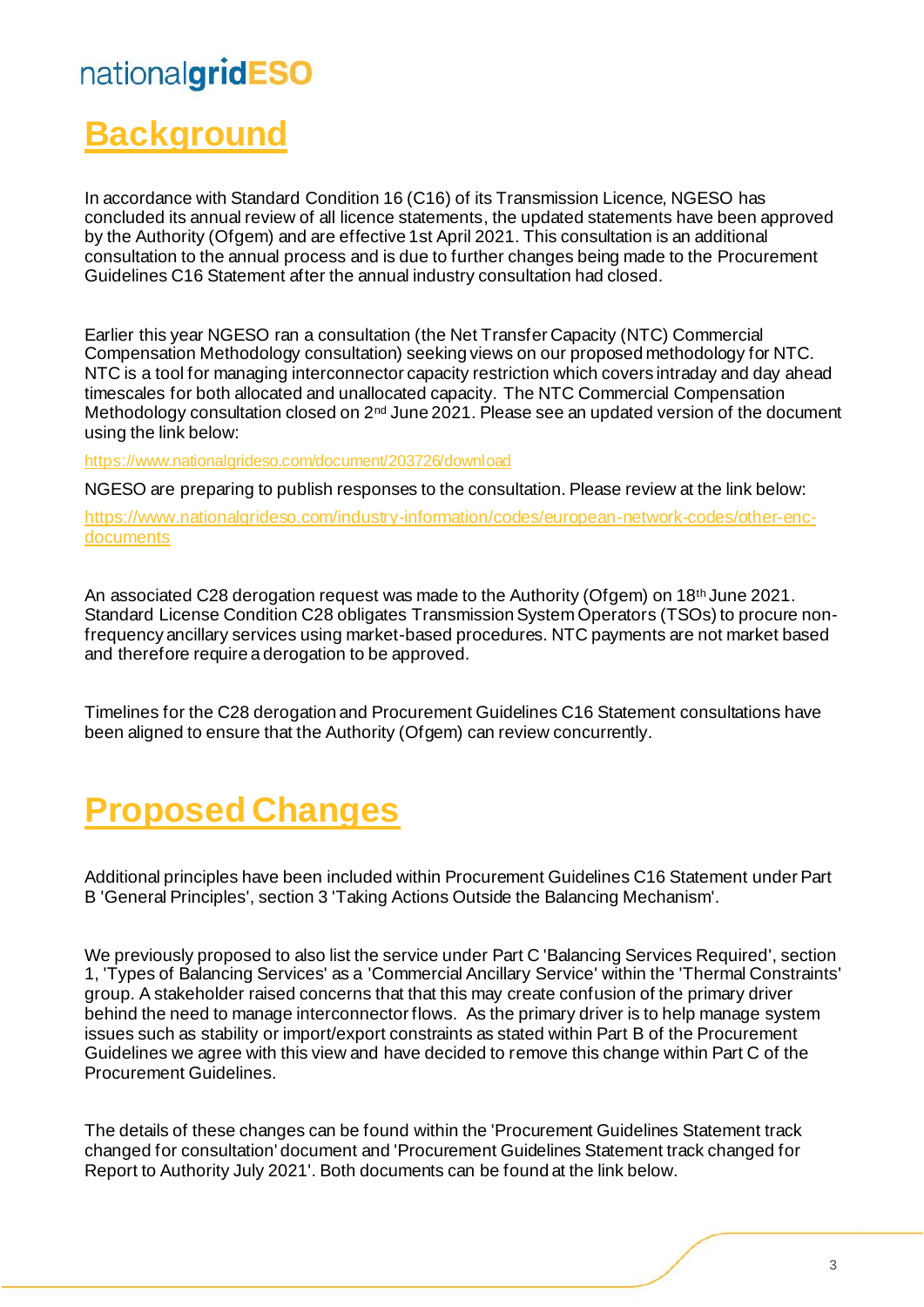<https://www.nationalgrideso.com/balancing-services/c16-statements-and-consultations>

The changes will be effective on 30th August 2021 unless vetoed by the Authority.

## **The Consultation**

### **The Questions**

We invited industry to provide further feedback on the changes proposed to the Procurement Guidelines C16 Statement. The consultation questions are summarised below.

#### Procurement Guidelines C16 Statement

- 1) Do you agree with the proposed changes to the Procurement Guidelines C16 Statement relating to the Net Transfer Capacity (NTC) Commercial Compensation Methodology? Please provide any rationale.
- 2) Do you have any additional comments in relation to the NTC changes proposed to the Procurement Guidelines?

### **Responses to Consultation**

NGESO received 3 responses to the Consultation. Please see detailed responses to the consultation questions from industry with National Grid ESO's view on responses below:

#### 1. Industry Response: **Nemo Link**

Do you agree with the proposed changes to the Procurement Guidelines C16 Statement relating to the Net Transfer Capacity (NTC) Commercial Compensation Methodology? Please provide any rationale.

*Nemo Link supports the proposed changes to the Procurement Guidelines to include reference to interconnector compensation for interconnector capacity management.*

*Nemo Link requests NGESO ensure any wording on the terms of use and reasons for capacity restrictions in the Procurement Guidelines are consistent with NGESO's application from Ofgem for the derogation request to use this as a non-competitively tendered non-frequency ancillary service.*

#### NGESO's View:

NGESO thank Nemo Link for your support.

We confirm that wording contained within the Procurement Guidelines is consistent with the associated C28 derogation request which was made to the Authority (Ofgem) on 18th June 2021.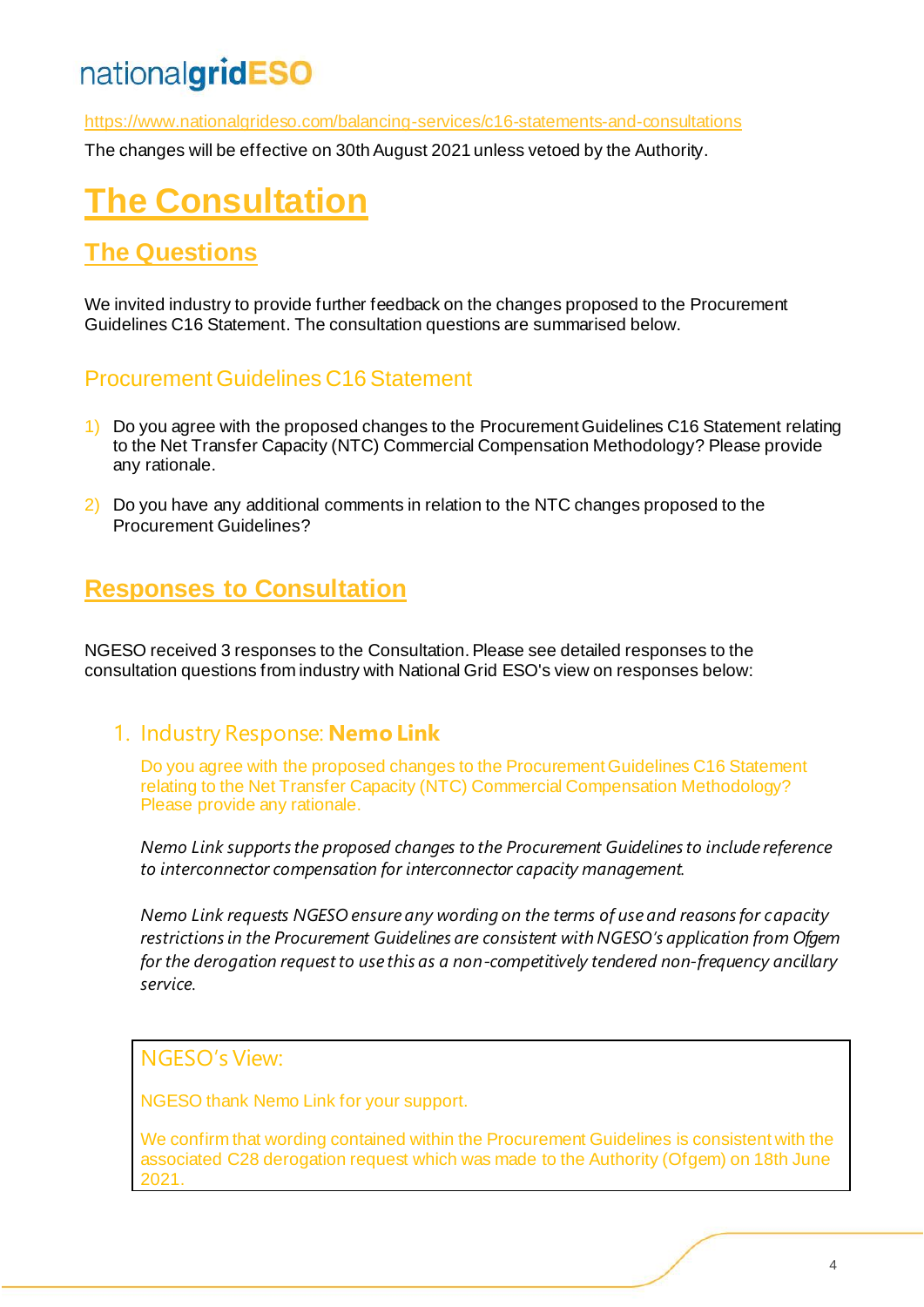Do you have any additional comments in relation to the NTC changes proposed to the Procurement Guidelines?

*No*

#### 2. Industry Response: **Moyle Interconnector Ltd**

Do you agree with the proposed changes to the Procurement Guidelines C16 Statement relating to the Net Transfer Capacity (NTC) Commercial Compensation Methodology? Please provide any rationale.

*We note that this is the second time that NGESO has consulted on changes to the C16 statement associated with interconnector capacity restriction. Whilst the previous proposals that did not proceed had gaps, this proposed drafting is thinner again.* 

*In part B on page 13 of the 'change tracked' document published as part of the consultation; the proposed service is described only at a very high level. There is no real detail provided of how and when this service could be used. For example, the previously proposed C16 drafting stated:* 

*"To manage interconnector flows, if other market-based solutions are anticipated to be insufficient, or ineffective, for managing operational security on the transmission system, NGESO may need to limit changes to the interconnector scheduled flow occurring during the day ahead or intraday market…".*

*Post-Brexit, obligations to maximise the level of interconnector capacity made available to the market still exist through the TCA so we suggest that the C16 statement should include similar text to the above to provide some clarity on the limited circumstances in which these restrictions could be used.*

*ITLs and the proposed NTC restrictions are very different tools and they warrant being described separately (as was attempted with previously consulted drafting). ITLs prevent the unwinding of a previously established position whereas NTC restrictions prevent a flow being established in the first place. As well as being new and requiring a regulatory approved coordinated capacity calculation to implement, NTC restrictions are clearly much more commercially material to the interconnector owner and the market so should be accurately called out. The current drafting states that "NGESO may need to limit changes to the interconnector scheduled flow". This is accurate for ITLs only – if an NTC restriction is used at day ahead (or IDA1 in the case of SEM-GB interconnectors) then NGESO would be limiting the flow that can be scheduled in the first place rather than changes to the scheduled flow.*

*In the same section of the drafting, it should be clear than any bilateral/trilateral agreement will include arrangements for compensating interconnector owners where NGESO limits the amount of capacity released into the day ahead or intraday auctions. The commercial arrangements for compensating capacity restrictions have been under discussion for over 18*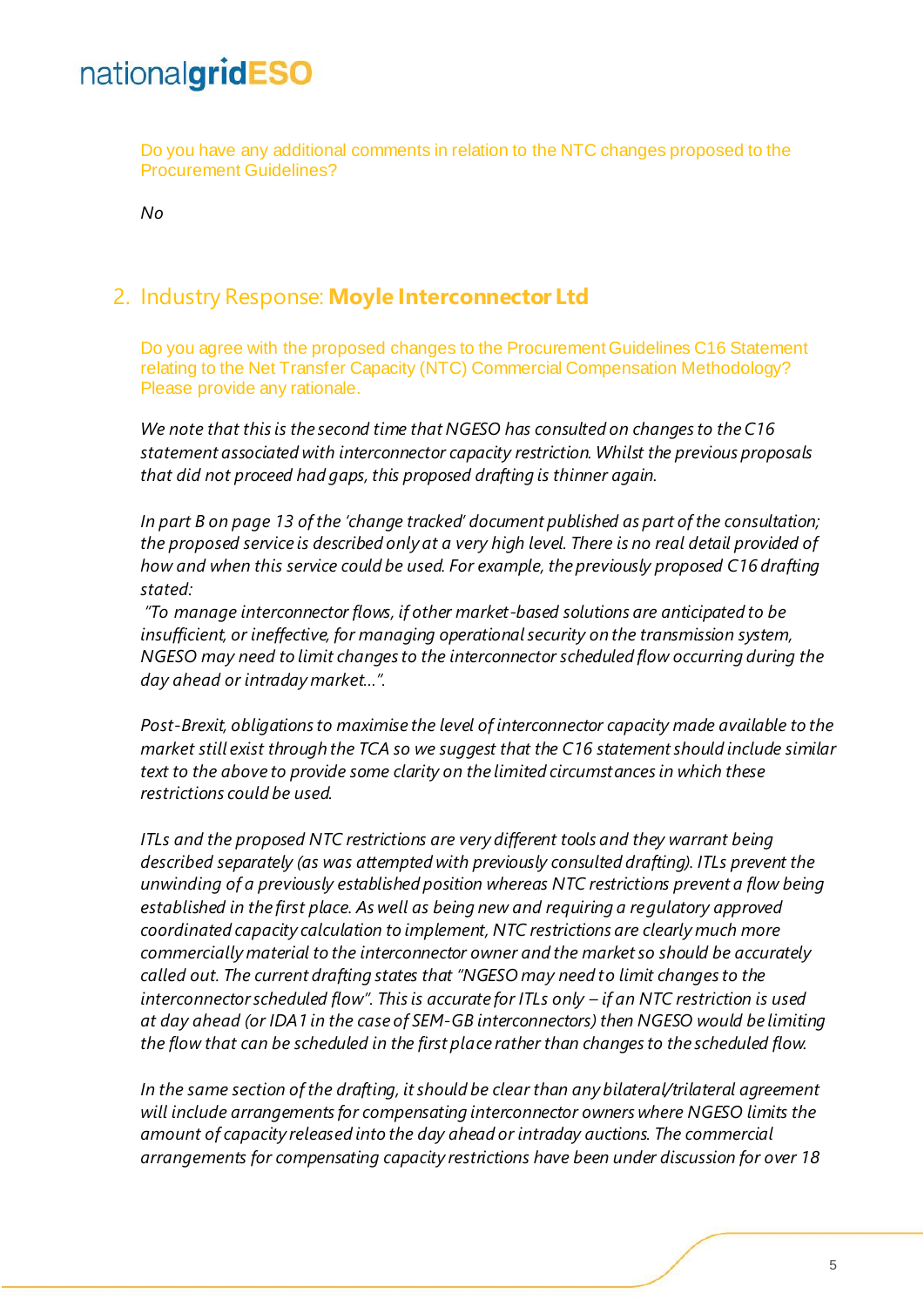*months so it is surprising that they are currently only mentioned in the version control table.* 

*In part C on page 17 of the 'change tracked' document the proposed insertion seems unnecessary and confusing. Insertion of the reference to ITLs/NTC below thermal constraints (but not stability) implies that they will be used primarily/solely for that type of constraint, but page 13 refers to managing interconnector flows "to help manage system issues such as stability or import/export constraints". Indeed, at various workshops on the commercial arrangements for NTC restrictions NGESO representatives have stated that stability and ROCOF issues are the drivers for needing to restrict interconnector flows so the reasoning for this piece of text in this location is unclear. Whilst NGESO has stated that these tools will rarely be used due to implementation of its 'Frequency Risk and Control Report' recommendations, if there is now an emphasis on thermal constraints that does not seem to be the case. This is particularly concerning for Moyle given that its TEC is due to increase significantly in April 2022 - this proposal gives rise to uncertainty over how firm that TEC will actually be in practice – it is therefore critical that NGESO is transparent about how and when these tools may be used.*

#### NGESO's View:

Thank you Moyle Interconnector Ltd, NGESO appreciate your comments. The Procurement Guidelines provide a high-level overview of the services that NGESO procure, and that the detail of those services (both commercial and operational) are included in other documents. In order to ensure consistency across the Procurement Guidelines, we would suggest keeping the wording as is.

For more detail, please refer to methodology for commercial arrangements for payments relating to interconnector (IC) capacity restrictions resulting from NTC limits set by NGESO: [https://www.nationalgrideso.com/industry-information/codes/european-network-codes/other](https://www.nationalgrideso.com/industry-information/codes/european-network-codes/other-enc-documents)[enc-documents](https://www.nationalgrideso.com/industry-information/codes/european-network-codes/other-enc-documents)

and published in the "Terms and Conditions or Methodologies" section. The Methodology document will be updated once approved and can be accessed via this link.

The precise circumstances where NTC will be used should be included in the Capacity Calculation Technical Procedure which is currently being developed as part of the work within the TCA. We do not believe that the Procurement Guidelines are a suitable place for this to be included.

The points made about ITL, NTC and IDA1 are addressed within the Commercial Methodology and within responses to your previous comments with regard to the Commercial Consultation.

NGESO agree to remove the proposed insertion within Part C of the Procurement Guidelines to avoid confusion of the driver behind the need to manage interconnector flows. NGESO agree that the primary driver is to help manage system issues such as stability or import/export constraints as stated within Part B of the Procurement Guidelines.

Do you have any additional comments in relation to the NTC changes proposed to the Procurement Guidelines?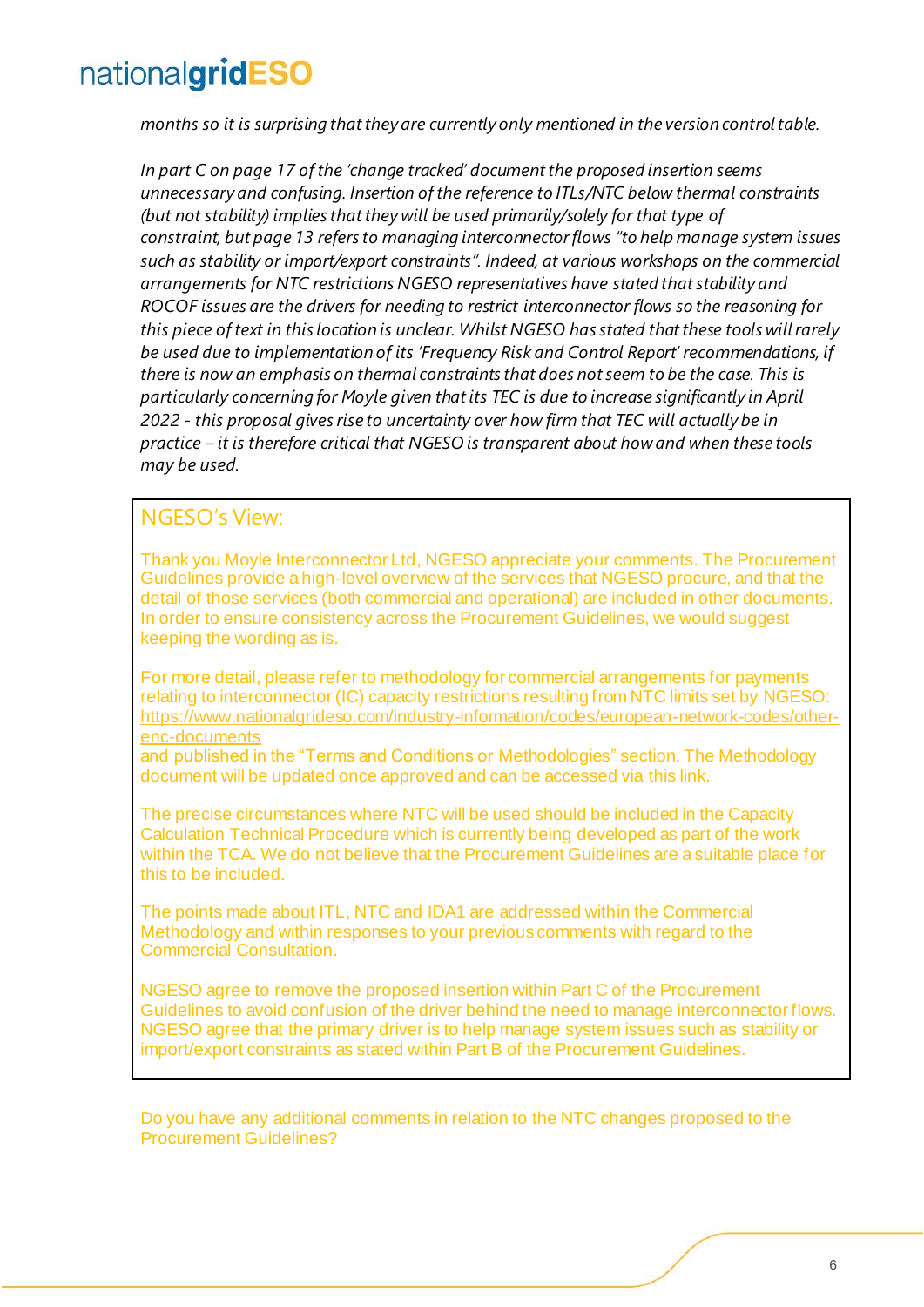*We have consistently stated the view that any NTC restriction should be fully compensated and only occur as a consequence of interconnector capacity calculation performed in a coordinated and transparent manner, and subject to regulatory approval. Whilst the proposed C16 drafting doesn't preclude this, we are concerned that the sequencing of the work suggests NGESO will not wait until post-Brexit capacity calculation arrangements are developed before restricting interconnector capacity.* 

*Cross zonal interconnector capacity brings significant benefits to UK consumers, including:*

- *Enabling energy market integration and more competitive energy pricing;*
- *Avoiding significant costs of building new peak generation capacity;*
- *Increased security of supply associated with a more diversified energy mix; and*
- *Enabling higher levels of renewables by tackling the challenge of intermittency.*

*Uncoordinated and frequent cross border capacity restrictions will lead to under-utilised assets with significant costs in terms of UK socio-economic welfare. We therefore believe that the implementation of cost-reflective and fair capacity calculation and compensation arrangements are essential to ensuring that the optimal capacity is made available to the market at all times and this should be formally recognised in the C16 statement.*

#### NGESO's View:

NGESO thank Moyle Interconnector Ltd for your comments. Procurement Guidelines state the mechanism through which we pay rather than how we pay. By including the NTC process within the Procurement Guidelines, it is implicit that the service is compensated. The detail of how this is achieved is shown within the Commercial Arrangements Methodology Documentation:

[https://www.nationalgrideso.com/industry-information/codes/european-network-codes/other](https://www.nationalgrideso.com/industry-information/codes/european-network-codes/other-enc-documents)[enc-documents](https://www.nationalgrideso.com/industry-information/codes/european-network-codes/other-enc-documents)

The Methodology document will be updated once approved and can be accessed via this link.

We agree with the need for implementation of cost-reflective and fair capacity calculation and compensation arrangements.

We agree that a co-ordinated agreement Europe-wide would be most optimal for this process. We are working towards co-ordinating this agreement through a less formal approach. We recognise that each TSO will continue to use its own process until this is in place.

#### 3. Industry Response: **National Grid Ventures**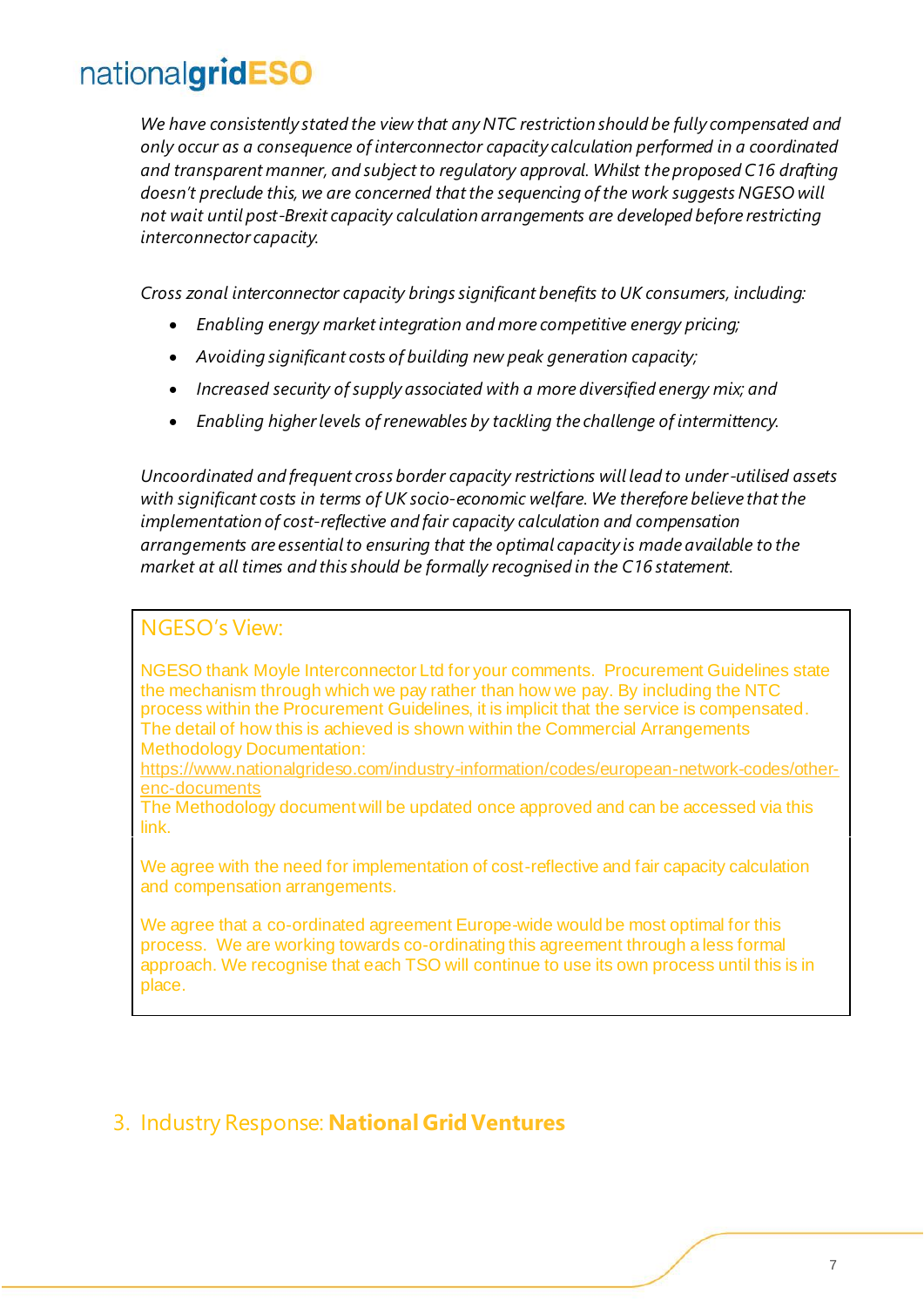Do you agree with the proposed changes to the Procurement Guidelines C16 Statement relating to the Net Transfer Capacity (NTC) Commercial Compensation Methodology? Please provide any rationale.

*We agree with the aim of the amendment to formalise the introduction of an agreed NTC compensation methodology into the procurement guidelines. We support, in particular, the clarification about the use of day ahead ITL/NTC restrictions only where an intraday market does not exist. This is line with the extensive discussions in the NTC working group on this issue.*

*We believe that the changes to the Procurement Guidelines could be further improved to reflect our understanding of the overall regulatory framework in which the NTC methodology is being developed.*

*Our understanding from previous NGESO discussions at working group is that together with the changes to the Procurement Guidelines and the finalisation of the NTC Methodology, NGESO will also be requesting a derogation from Ofgem for the use of an NTC restriction as a "non-frequency ancillary service" not subject to competitive tender. The Procurement Guidelines exist to contextualise the procurement of services by NGESO.*

*We have extracted the relevant text from the proposed changes to the Procurement Guidelines below. We would propose that the yellow highlighted text should be updated to bring it in line with the derogation being sought by NGESO from Ofgem. The additional context is important to give both interconnector operators and other market participants a clear idea of the precise circumstances when this service is to be used.*

*"To manage interconnector flows to help manage system issues such as stability or import/export constraints, NGESO may need to limit changes to the interconnector scheduled flow occurring during the intraday market, or in the day ahead market where an intraday market does not exist. We achieve this by using the following mechanism:..."*

#### NGESO's View:

NGESO thank National Grid Ventures for taking the time to submit a response. The Procurement Guidelines provide a high-level overview of the services that NGESO procure, and that the detail of those services (both commercial and operational) are included in other documents. In order to ensure consistency across the Procurement Guidelines, we would suggest keeping the wording as is.

NGESO intend that the precise circumstances where NTC will be used should be included in the Capacity Calculation Technical Procedure which is currently being developed as part of the work within the TCA. The Technical Procedure will be agreed with appropriate parties as per the TCA and consulted upon with industry participants. We do not believe that the Procurement Guidelines are a suitable place for this to be included.

Do you have any additional comments in relation to the NTC changes proposed to the Procurement Guidelines?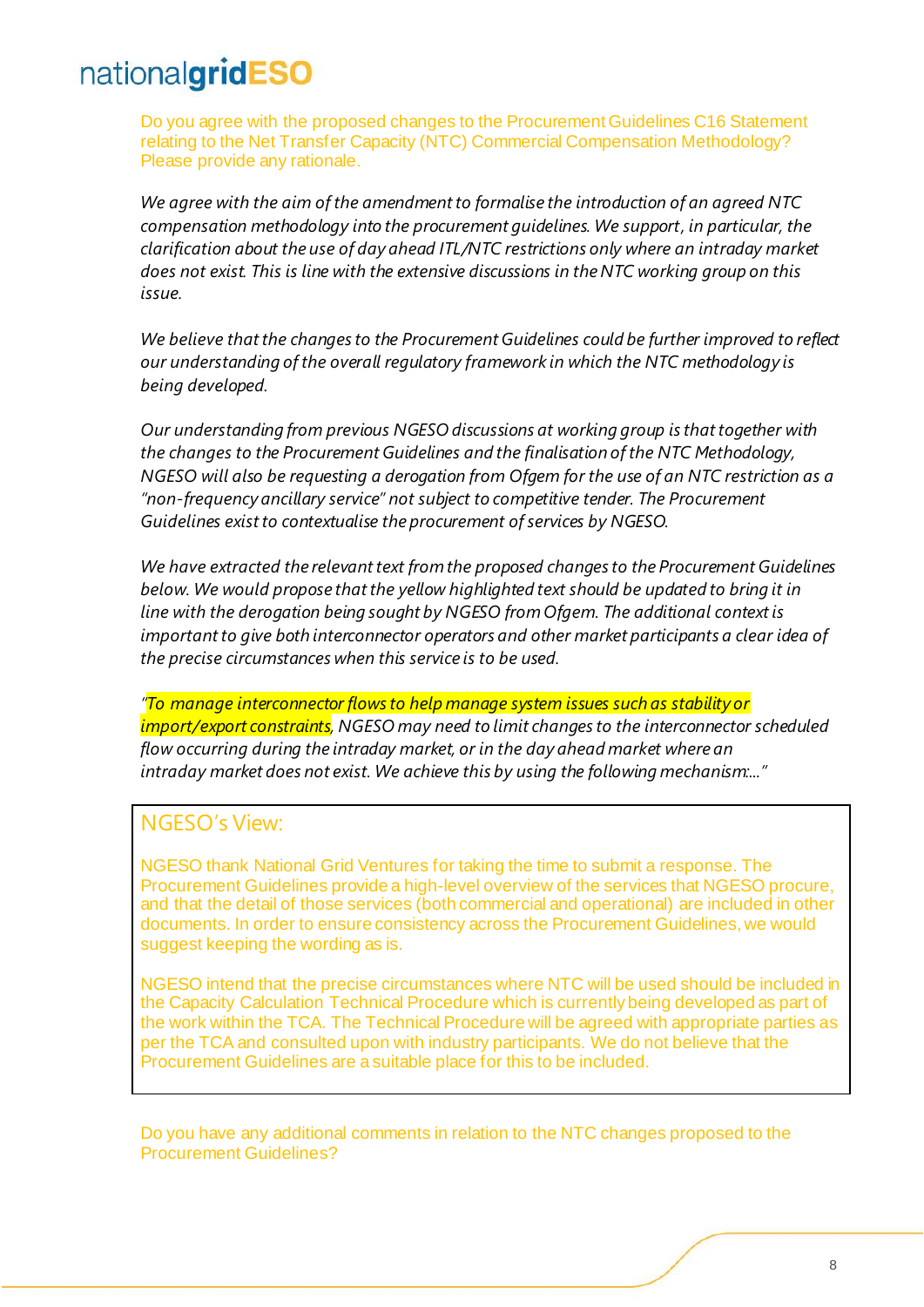*No*